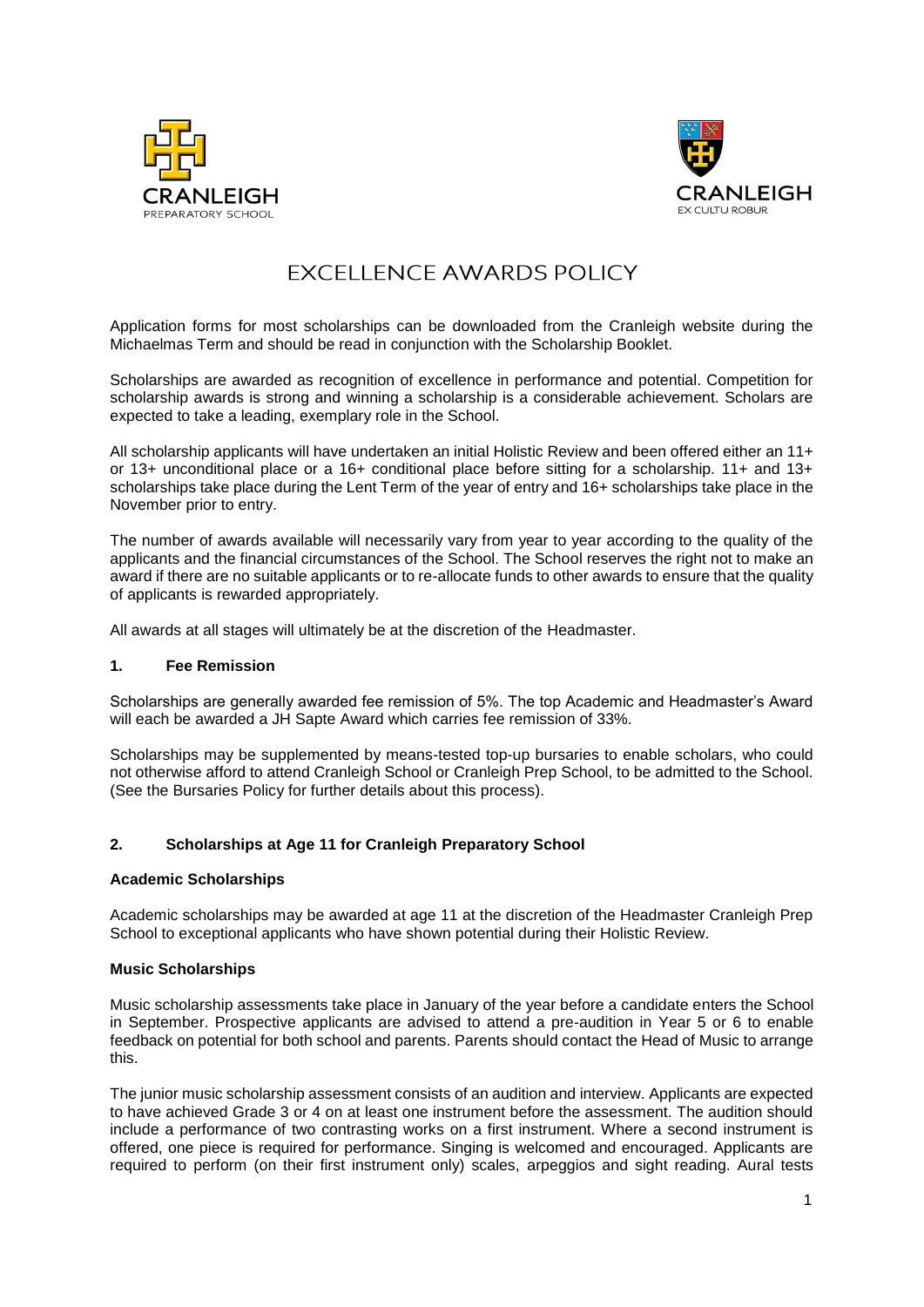appropriate to their standard will be given and applicants' general musicianship and interests assessed. Awards may be promoted to Senior Music Scholarships at 13+.

Music exhibitions will be awarded to worthy applicants, at the discretion of the Headmaster, with the cost of instrumental lessons subsidised by the School.

## **3. Deferred 11+ Scholarships for Cranleigh School**

Candidates may apply for deferred 11+ Academic or Eric Abbott (Sports) Awards to be presented on entry at 13+. Academic Awards will be awarded as a result of the Holistic Review. Applicants for the deferred Eric Abbott Award for Sporting Excellence will be assessed during the Holistic Review or by individual arrangement during the year.

An 11+ Academic or Eric Abbott Award would result in a fee remission of 15% for Year 9 only (comprising of 5% for Years 7 and 8 whilst the pupil remains at their current school) and a 5% fee remission for subsequent years at Cranleigh School. Prior to arrival at Cranleigh further fee remission is available to award holders, subject to means testing, to ensure talented pupils are able to benefit from the opportunities Cranleigh offers. The usual range of scholarships will also be available in year 8. (See Scholarships at Age 13).

All 11+ Award holders are encouraged to take part in Cranleigh School enrichment programmes and to apply for a 13+ Award. A further 5% fee remission is available to 13+ scholarship winners who are 11+ Award holders.

## **4. Scholarships at Age 13**

Following the Holistic Review, applicants may be invited to participate in the Cranleigh School enrichment programmes which will involve optional events, music workshops, academic lectures, and specialist coaching during the holidays at Cranleigh.

## **Academic Scholarships**

Applicants for Academic scholarships will sit the Cranleigh Academic Scholarship Assessments in February of the year before a candidate enters the School in September. There are exam papers in the following subjects: English, Mathematics, Science, plus either one or two language papers (from French, Spanish, Latin and Greek). Geography, History, and Religious Studies are shorter exams of 30 minutes. In addition, applicants will be asked to participate in an individual interview and take part in a group discussion as part of the scholarship assessments.

Academic exhibitions will be awarded to worthy applicants, at the discretion of the Headmaster, who will receive £100 to fees in the first year to support the purchase of books. The Headmaster may award an academic exhibition to a pupil who achieves an exceptional result in the Common Entrance exam.

## **Music Scholarships**

Music scholarship assessments take place in January of the year before a candidate enters the School in September. Prospective applicants at age 13 are advised to attend a pre-audition early in Year 7 to enable critical feedback of potential for both schools and parents. Parents should contact the Head of Music to arrange this.

The music scholarship assessments consist of an audition and interviews. Applicants are expected to have achieved Grade 5 or 6 standards on at least one instrument before the assessment. The audition should include a performance of two contrasting works on a first instrument. Where a second instrument is offered, one piece is required for performance. Singing is welcomed and encouraged. Applicants are required to perform (on their first instrument only) scales, arpeggios and sight reading. Aural tests appropriate to their standard will be given and applicants' general musicianship and interests assessed. Music scholars will be required to choose the subject in Year 9 and then to choose Music as a GCSE option.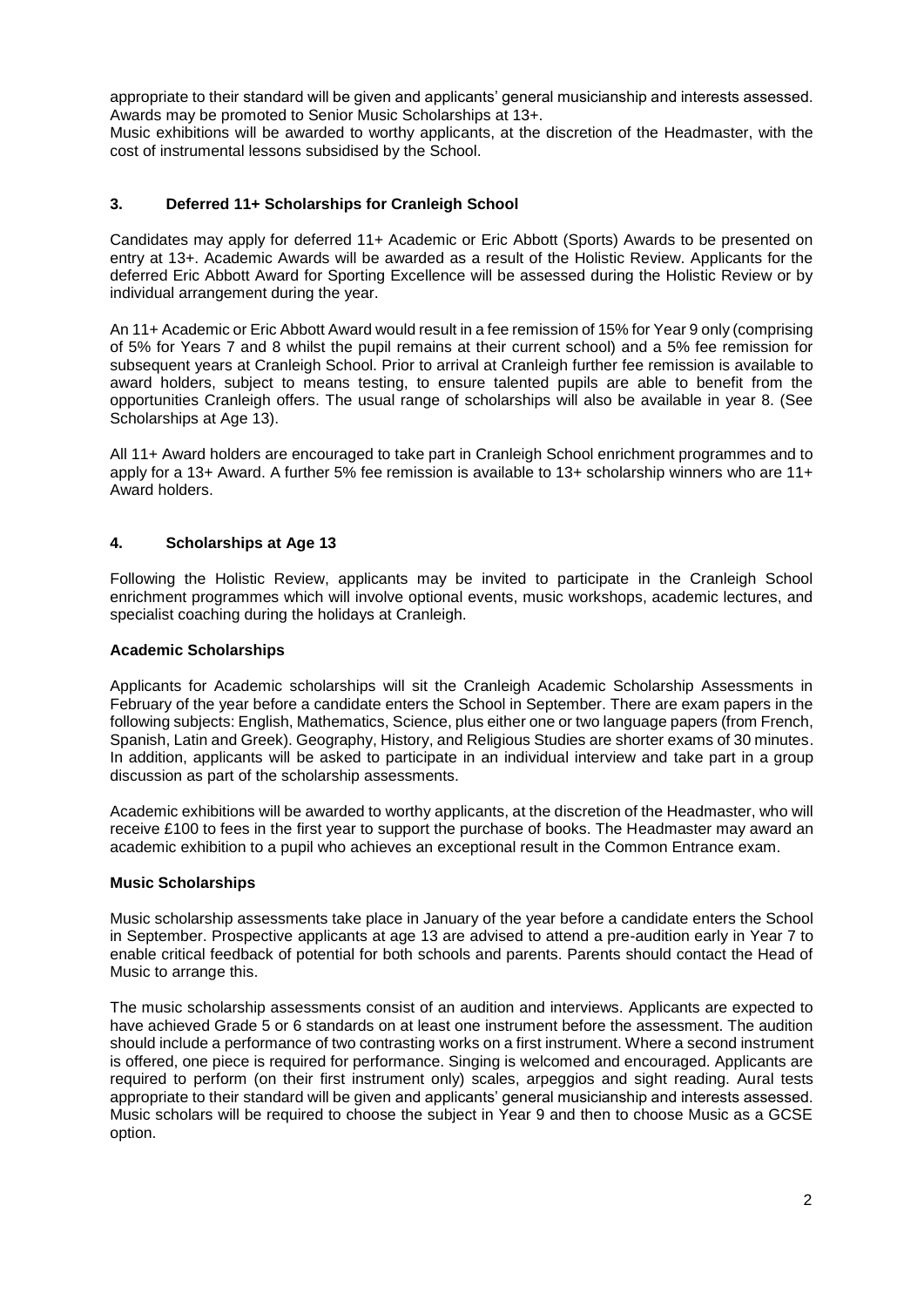Music exhibitions will be awarded to worthy applicants, at the discretion of the Headmaster, with the cost of instrumental lessons subsidised by the School.

# **Art Scholarships**

The art scholarship assessment requires applicants to submit a portfolio in January of the year before a candidate enters the School in September. The portfolio should include personal work produced in their own time in addition to work produced in school, school-based art clubs and holiday courses. Exploratory, experimental and drawing-based work, if only in a sketch book, is welcomed as is imaginative, thoughtful and creative responses in a variety of media.

Applicants will be invited to spend half a day in the Woodyer Art Studios where they will be required to produce a piece of mixed-media work on paper, based on the observation of a chosen subject, very often a themed still life. They will also be interviewed when they will have the opportunity to talk about their work, developing interests and any artists or designers that they admire.

Art exhibitions will be awarded to worthy applicants, at the discretion of the Headmaster, who will receive £100 to fees in the first year to support the purchase of art materials and books.

Art scholars will be required to choose the subject as a Year 9 option and continue to take the subject to GCSE.

## **Design Engineering Scholarship**

The School generally offers one design scholarship annually with the assessment taking place in January of the year before a candidate enters the School in September. Applicants wishing to be considered for a design scholarship will be required to submit a single side of A3 or two sides of A4 that showcase and evidence any involvement in extracurricular clubs, activities or visits related to design engineering. Short video clips (iMovies) are also perfectly acceptable forms of submission if the applicants would prefer.

Applicants will also be invited to spend half a day in the Design Department, where they will be asked to produce a piece of work. They will also be interviewed to provide an opportunity to talk about their work, interests, and any designers they particularly admire.

Design scholars will be required to choose the subject as a Year 9 option and then continue to take the subject to GCSE.

## **Drama Scholarship**

The drama scholarship assessment takes place in January of the year before a candidate enters the School in September. Applicants will be invited to spend half a day in the Drama Department where they will be asked to join a group workshop for which no preparation is necessary. They will then be required to perform a prepared monologue of their own choice of no more than three minutes in length.

Drama scholars would be expected to audition for relevant drama productions alongside other pupils and should not assume that this scholarship is a guarantee of a major part in School or House productions.

Drama scholars will be required to choose the subject as a Year 9 option and then continue to take the subject to GCSE.

## **Eric Abbott Award for Sporting Excellence**

The Eric Abbott Award is available for athletes who demonstrate outstanding potential in one of the major team sports that Cranleigh offers (Hockey, Rugby, Cricket and Netball).

Candidates will be invited to an EA assessment day which will include an evaluation of an applicant's athleticism as well as their performance and skill level in specific sessions of their chosen sport. All candidates will have an interview on these days to discuss their ambitions and outlook on sport. For the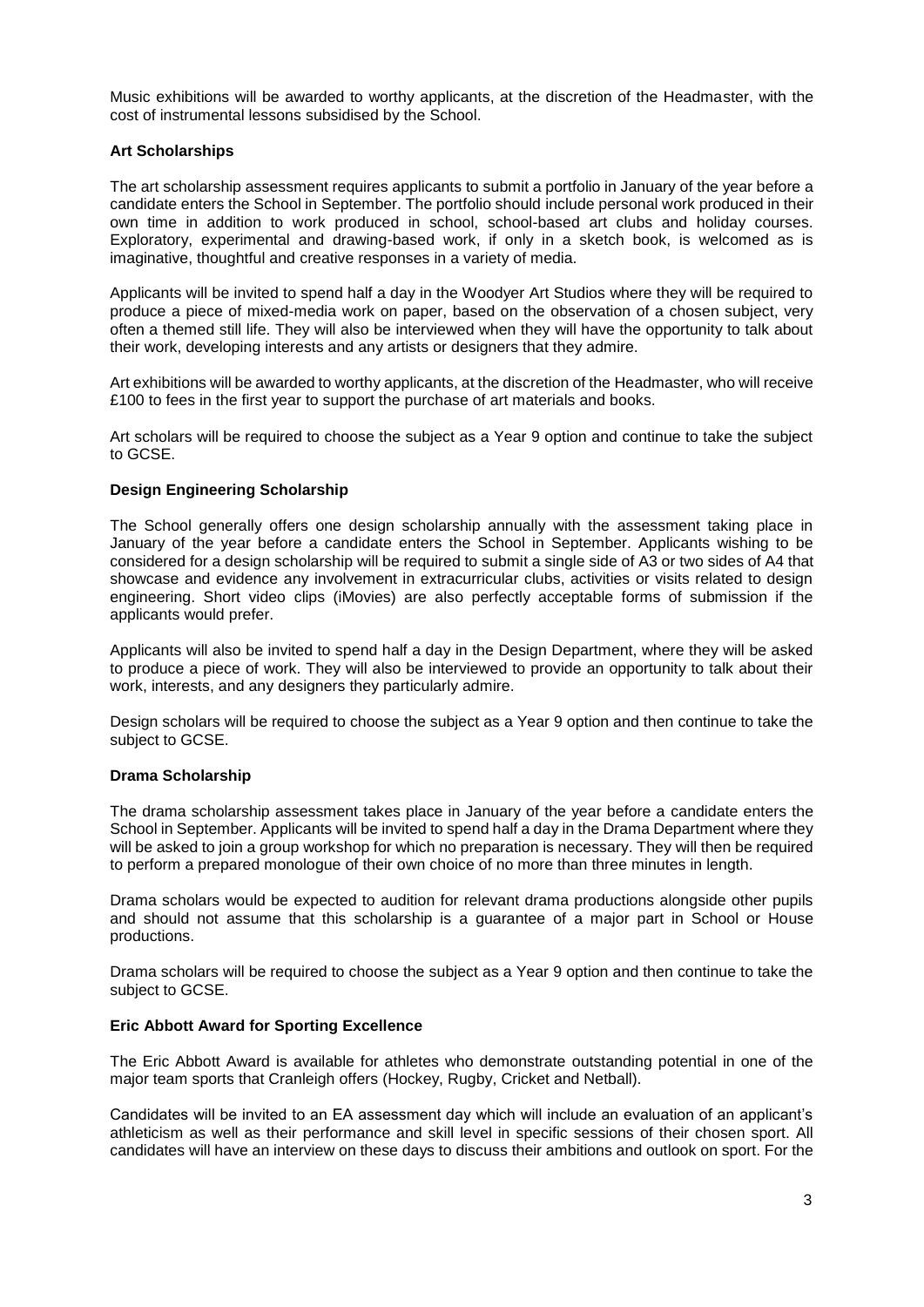Jolyon Palmer Awards (see below) and in certain other circumstances, assessments may take place by individual arrangement outside of Assessment Days.

All EA Award applicants will need to demonstrate they have the potential to gain selection at regional or national level (or equivalent) in their chosen sport. Current representative honours are not essential but candidates must be an outstanding 'A' team player in their current school and/or club.

Applicants for majority sports should choose **one** main sport from cricket, hockey, netball or rugby. They will only be assessed for EA Awards in their chosen sport.

Girls and boys compete equally for these awards against standards appropriate for their gender and they should be an individual who other pupils look to as a role model in the sporting arena.

## **Jolyon Palmer Award for Sporting Excellence**

The Jolyon Palmer Award is available for athletes who demonstrate outstanding potential and proven ability (county/national representation/squads or times) in a primarily individual sport such as tennis, riding, athletics, swimming, sailing or skiing.

Applicants with proven ability in other sports that the school does not offer are advised to contact Admissions to assess eligibility.

## **Headmaster's Award**

Candidates cannot apply for a Headmaster's Award (previously called All-Round).

Those candidates being considered for a Headmaster's Award will be an Academic Scholarship applicant or gain above 75% at Common Entrance and will have applied for at least one other scholarship from Art, Drama, Design, Sport or Music.

## **5. Scholarships at Age 16**

# **Academic Scholarships**

Applicants for an Academic Scholarship at age 16 will be required to sit an exam in November before the year of entry in conjunction with the 16+ Holistic Review. The assessment will include a scholarship interview with the Master of Scholars and the Headmaster in addition to interviews with Heads of Department. Potential Academic Scholars currently following a British curriculum should be predicted to achieve at least eight 8 and 9 grades at GCSE.

For those already in receipt of financial assistance, this award will be honorary at the School's discretion.

## **Music Scholarships**

The Music Scholarship assessments at age 16 consist of an audition and interviews. Applicants are expected to have achieved Grade 7 or 8 standard on at least one instrument before the assessment. The audition should include a performance of two contrasting works on a first instrument. Where a second instrument is offered, one piece is required for performance. Singing is welcome and encouraged. Applicants are required to perform (on their first instrument only) scales and arpeggios, sight reading. Aural tests appropriate to their standard will be given and applicants' general musicianship and interests are assessed.

Music scholars are required to take a full part in the School's musical activities both choral and instrumental.

# **Art Scholarships**

The Art scholarship assessment at age 16 requires the submission of a portfolio in the first instance and then, for selected applicants, a drawing test and interviews. The portfolio should show evidence of